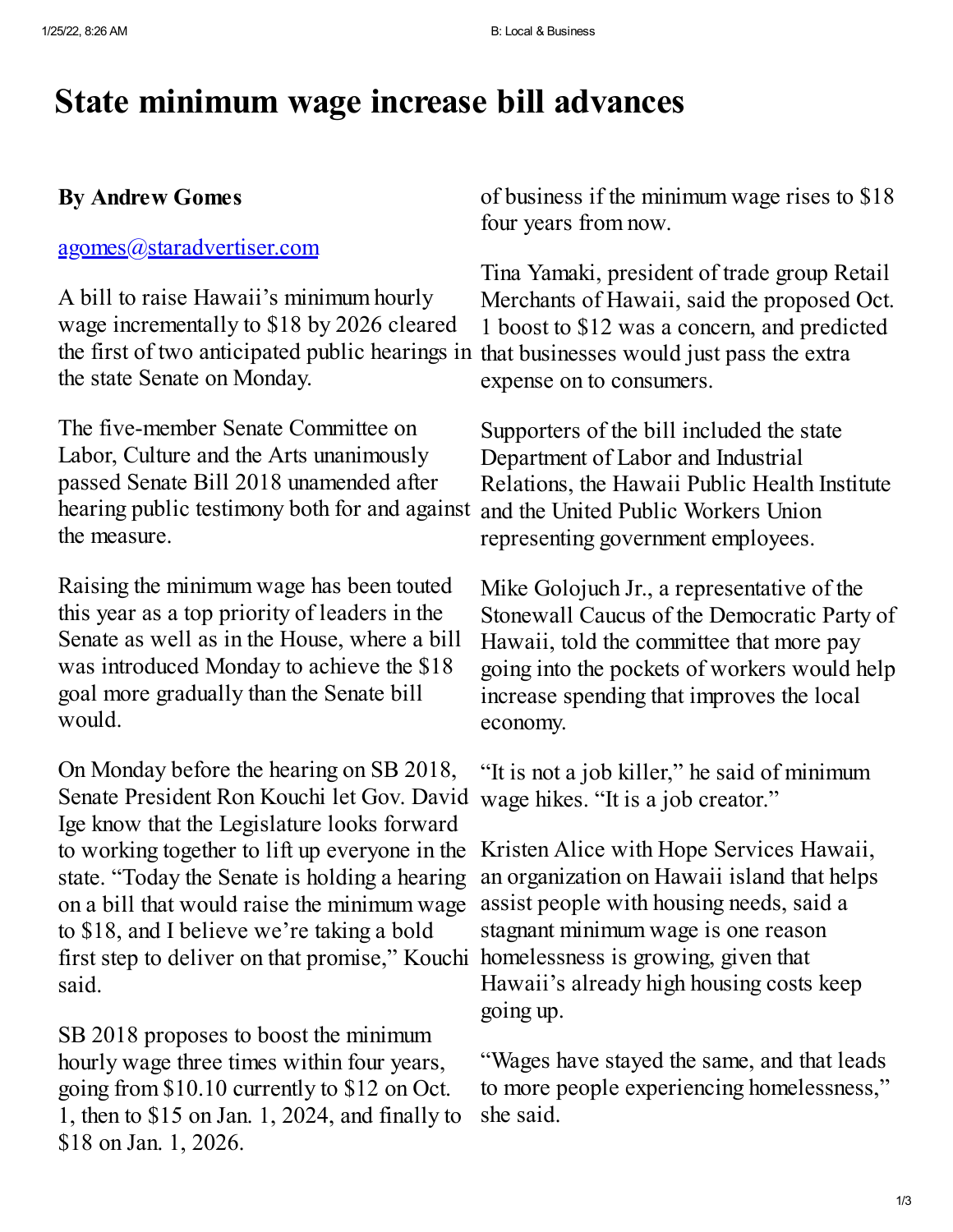House Bill 1771 proposes five increases over five years, with the first step to \$11.50 at the beginning of 2023, followed by startofthe- year increases to \$13 in 2024, \$14.50 in 2025, \$16 in 2026 and \$18 in 2027.

Several business organization representatives told senators at Monday's hearing on SB 2018 that they support a minimum wage increase but not as much as what the bill calls for.

"We're not against increasing the minimum wage, but we want to make sure that it's digestible for the business community," said Victor Lim, a legislative liaison for the Hawaii Restaurant Association.

Trevor Abarzua, associate vice president of business advocacy and government affairs for the Chamber of Commerce Hawaii, told the committee chaired by Sen. Brian Taniguchi that increases proposed in the bill could hurt the state's economic recovery. "It would have a devastating impact," he said.

Wendy Laros, president of the Kona-Kohala Chamber of Commerce, said it's a bad time to raise the minimum wage because businesses are dealing with much adversity right now, including a labor shortage, more expensive goods and supply chain disruptions.

"The minimum wage increases presented in SB 2018 are simply too much, too soon," she said.

Pamela Tumpap, president of the Maui Chamber of Commerce, suggested that a palatable minimum hourly wage level would be \$12 in 2023 and \$16 in 2027. She also said that 21% of the organization's members

#### 1/25/22, 8:26 AM B: Local & Business

Hawaii's minimum wage has been at \$10.10 an hour since 2018.

State lawmakers last amended the wage law in 2014, which triggered an initial hourly minimum pay increase to \$7.75 from \$7.25 in 2015, then to \$8.50 in 2016, \$9.25 in 2017 and then \$10.10 in 2018.

At \$10.10, someone working 40 hours a week would earn \$21,008 a year.

Sen. Kurt Fevella said during Monday's hearing that there should have been a more continual increase in the minimum wage earlier and that \$18 in 2026 isn't high enough in his view.

"We cannot wait," he said. "It is time to make a change. We need to do this now."

Fevella, the only Republican in the Senate, is one of 21 senators in the 25member Senate who introduced SB 2018.

The bill has been referred to the Senate Ways and Means Committee, and if it passes there it would be up for consideration in the House. The House measure, HB 1771, has not yet been scheduled for a hearing.